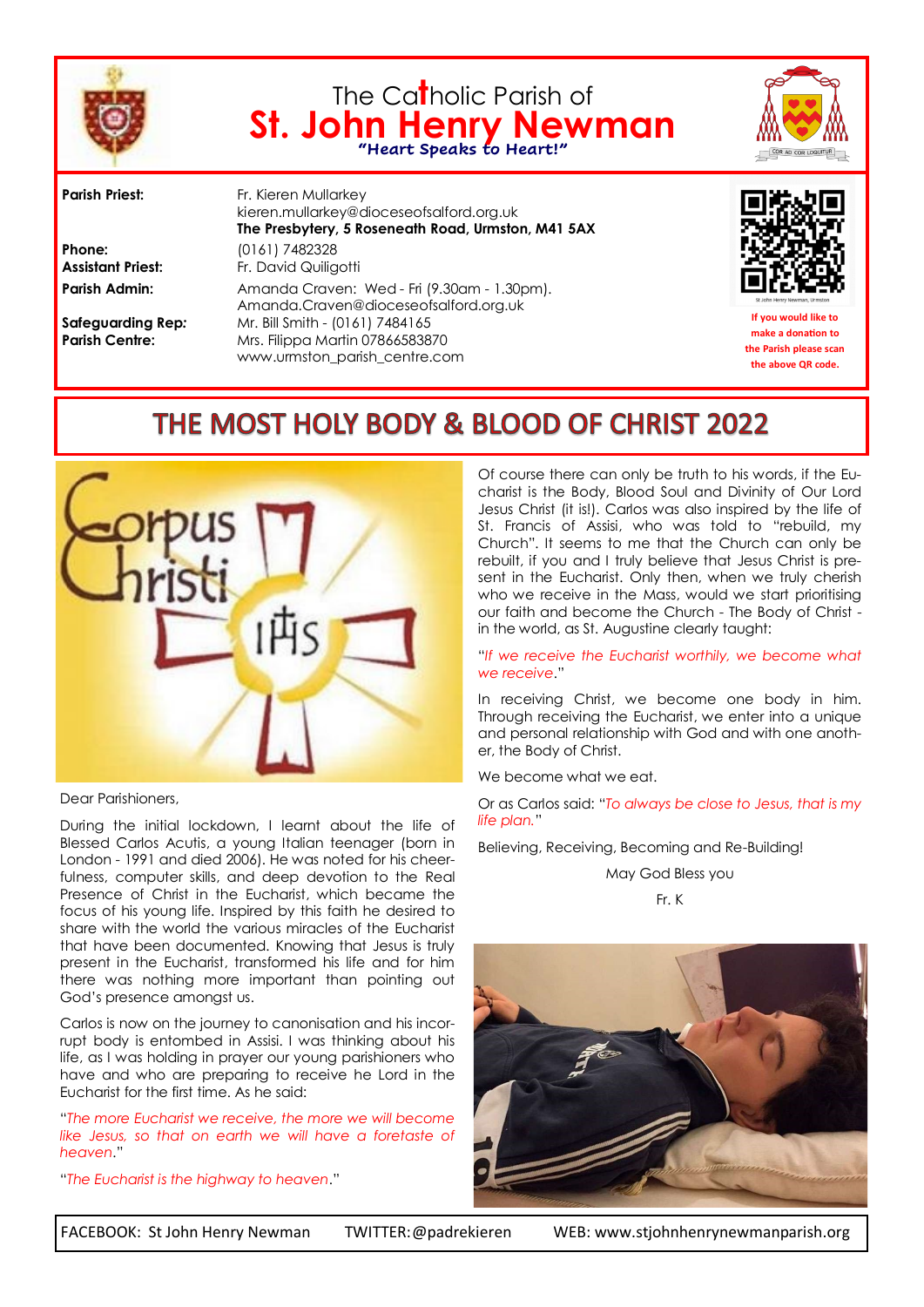|                                                               |    | <b>English Martyrs' Church (EM)</b><br>St. Monica's Church (SM)<br>SUNDAY C, WEEKDAY 2, PSALTER WEEK 4                       |
|---------------------------------------------------------------|----|------------------------------------------------------------------------------------------------------------------------------|
| Tue<br>9.30am                                                 | 21 | St. Aloysius Gonzaga - Memorial<br>Mass - EM                                                                                 |
| Wed<br>$9.30$ am<br>10.30 am                                  | 22 | Ss. John Fisher & Thomas More - Feast<br>Mass - SM<br>Funeral Service - Anne Baker (EM)                                      |
| <b>Thurs</b><br>$9.300$ am                                    | 23 | The Nativity of St. John the Baptist - Solemnity<br>Mass - EM                                                                |
| Fri<br>9.30am<br>2.30pm                                       | 24 | The Sacred Heart of Jesus - Solemnity<br>Mass - SM<br>Funeral Service - Altrincham Crematorium - Max (Henry) Bateman         |
| Sat<br><b>NOON</b><br>5.00pm<br>5.30pm                        | 25 | The Immaculate Heart of Mary - Memorial<br>Mass of 1st Holy Communion (SM) OLOR Cohort<br>Confession - SM<br>Vigil Mass - SM |
| Sun<br>9.30 <sub>cm</sub><br>$11.30$ am<br>1.30 <sub>pm</sub> | 26 | 13th Sunday in ordinary Time<br>Mass - EM<br>Mass - SM<br>Baptism - EM                                                       |



**CONGRATULATIONS TO REV. MR. JOHN WALSH** on his ordination to the Permanent Diaconate. May your future ministry be filled with God's grace and blessings, and may those you serve a s a Deacon come to know God's presence and love.

There will be a small reception to celebrate our new Deacon, this Sunday in the Jubilee Room from 12.30pm. You are all welcome to attend, please access the Jubilee room via the side entrance and not the Church (as I am celebrating a baptism).

A quote from Pope Francis:

"*Dear deacons, this is a grace you can implore daily in prayer. You can offer the*  Lord your work, your little inconveniences, your weariness and your hopes in an *authentic prayer that brings your life to the Lord and the Lord to your life. When you serve at the table of the Eucharist, there you will find the presence of Jesus, Who gives himself to you so that you can give yourselves to others. In this way, available in life, meek of heart and in constant dialogue with Jesus, you will not be afraid to be servants of Christ, and to encounter and caress the flesh of the Lord in the poor of our time*."

-- Mass for Jubilee of Permanent Deacons, May 30, 2016

### **MASSES RECEIVED**

#### **Lately Dead**  *Requiescat in pace*

Delia Lyons, Della Stephens, Ronald Ruck, James McDonnell, Francis Collins, Ruth Bleakley **OCV** 

#### **Intention**

a special intention, in thanksaiving, Alice Hogan

**Anniversaries Masses** Philip Ronan, Kevin Mc Kiernan

#### **PRAYERS FOR THE SICK**

Maureen O'Connor, Marie Burns, Michael Donnelly, Sylvia King, Maureen Whalley, Kathleen Connors, Maureen McCarthy, Sandra Brady, Nuala O' Dwyer, Bridget Rigby, Jeanette Meakin, Josephine Riley , Jean Black, John Hartey, Theresa Patrick, Ann Nothard, Denis Graham, Lou Fielding, Owen McKeever, Mary Tunstall, Valerie Byrne, Janet Brierley, Helen O'Hagan, Emma Coulson, Brendan Atkin, John Roberts, Marion Kerrigan, John Gibbons, Bob Perry, Grace McNulty, Geoff Fitton, Geoff Martin, Janet Lavin, Frank Meakin, Carol Grimsley, Margaret O'Sullivan

#### **SANCTUARY CANDLES**

The People of Ukraine



**HOSPITAL CHAPLAINCY** at Manchester Royal Infirmary, Saint Mary's, Manchester Children's Hospital, Manchester Eye Hospital, Trafford General and The Christie, Salford Royal or Wythenshawe: If you have a relative or friend who is an inpatient and would like a Catholic Chaplain to visit them for pastoral support please contact the Chaplaincy Office on 0161 276 8792. Please take a card from the back of Church.

**GETTING MARRIED IN THE CATHOLIC CHURCH** In order to get married in the Catholic Church 6 months notice must be given. If you have been married outside the Church and would like to have the civil marriage con-validated and recognised by the Church, please contact Fr. Kieren for further information.

Congratulations to Josie & Michael, Catherine & Gerard, Sam & Liam, Maeve & Thomas, Rachel & Danny, and Olivia & Sean who will share the sacrament of marriage together this year.

*"And that is what marriage is! Hand in hand, always and for the rest of your lives".*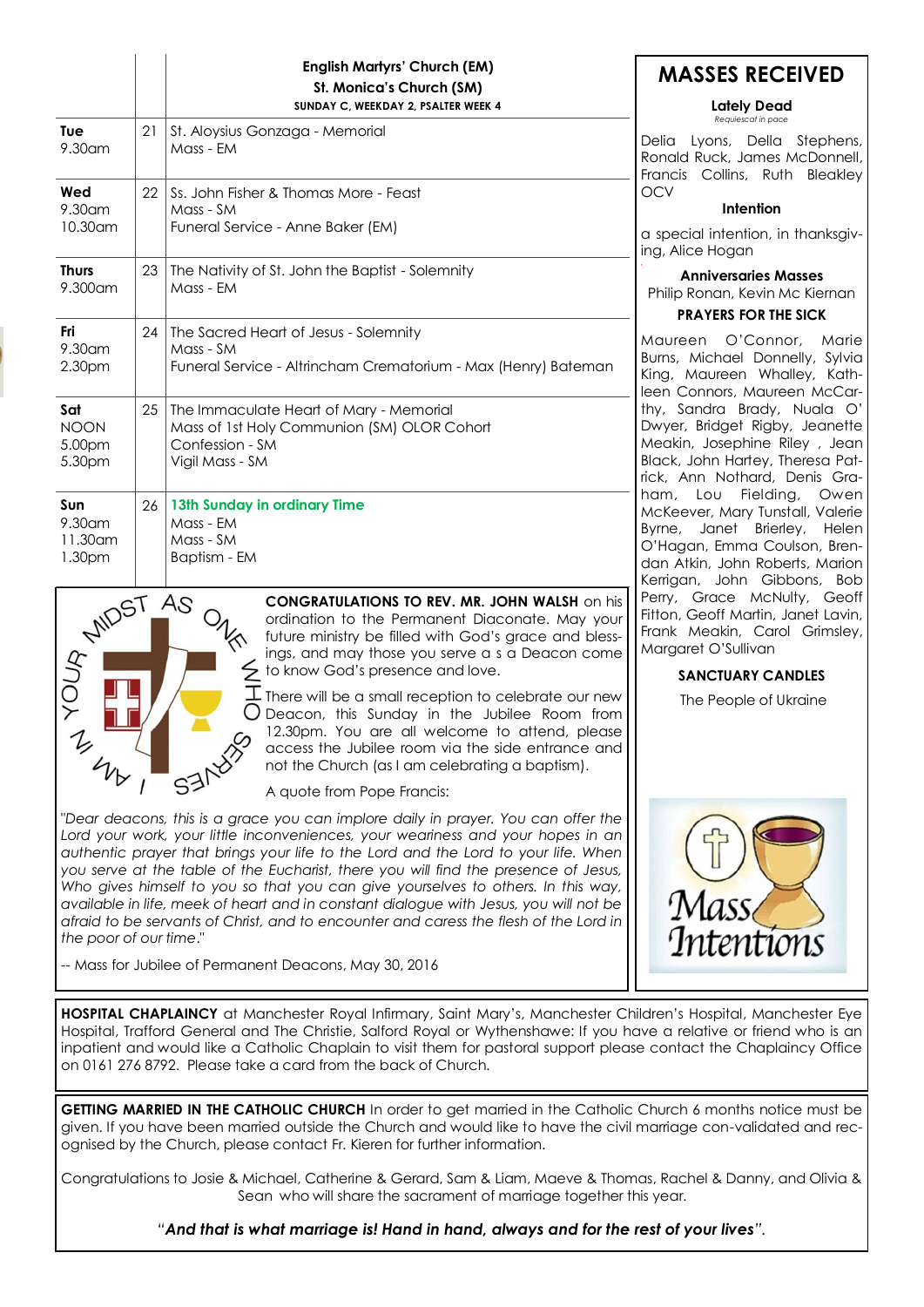

**SACRAMENTAL PROGRAMME 2022 – 2023**  registration forms for the new programme (1st Holy Communion/Confession) are now available via the website and hard copies at the back of both churches. I ask that as parents you read the forms carefully and then return them to me via the Presbytery or after Sunday Masses - PLEASE DO NOT

RETURN THE FORMS TO THE SCHOOLS. **Registration will close on the last Friday of this term.**

**DAY FOR LIFE—RETIRING COLLECTION TODAY** Day for Life is the day in our calendar set aside to celebrate life from conception to natural death. This year the focus is on caring for and valuing the elderly. For more information and support initiatives which work to uphold the dignity of every human life, from conception to natural death, please visit https://www.cbcew.org.uk/dfl22

**FOUNDATION GOVERNORS** we are looking to recruit new Foundation Governors. If you are interested please contact Fr. K, after reading the following document: www.dioceseofsalford.org.uk/wp-content/uploads/Roleof-Foundation-Governors.pdf

**UKRAINE CRISIS** Catholic agencies are at the centre of the response to the unfolding humanitarian crisis and supporting those whom have been displaced. We stand in solidarity with the Ukrainian people and all those against war. You can make a financial donation by going to: https://www.caritassalford.org.uk/ukraine-crisis/



**NEW CATECHISTS FOR THE SACRAMENTAL PROGRAMME** as one of the largest parishes in the Diocese we annually are asked to prepare up to 100 children for their 1st Holy **Communion - this is a mammoth task and<br>
A A Communion - this is a mammoth task and<br>
Work Work** cannot be done without the hard work

and generosity of a small group of wonderful parishioners. we are recruiting for the vital role of catechists for the sacramental programme. If you have free time (**parent's of children who have gone through the programme, maybe teachers and TA's, in fact anyone who believes it is important to pass on, share and explain our wonderful Catholic faith are most welcome)** and feel that you can help share your faith and develop the faith of our young parishioners, please consider volunteering. Please see Fr. K

**The Silver Jubilee of Fr. Michael Jones** Will be celebrated on Saturday 23rd July at Salford Cathedral. Mass will begin at noon followed by a reception in Cathedral House and Gardens. Unfortunately, I am unable to attend due to baptisms, however, if any parishioners would like to attend, please contact Filippa (number on the front of NL) before 8th July.

**PARISH PILGRIMAGES** I am considering organising a Parish Pilgrimage (maybe for October half term or perhaps more realistically for after Christmas). I have haven't looked at any prices as I would like to get your opinion on where we could go. Possibilities are Rome, Knock, Valladolid, the North of England … what do you think?



**A DATE FOR YOUR DIARIES - MASS WITH THE SACRAMENT OF THE SICK** (arranged by the SVP). Mass will take place in the Parish Centre on Saturday 9th July (NOON) followed by refreshments. If you have a family member or

loved one who would like to attend this Mass please contact a member of the SVP or **text** Paul on 07896 324009 .

**SVP** The next meeting of the SVP is on Monday 20th June at 6.30pm at the Parish Centre.

**Nifty 50+** The next meeting is on Tuesday June 21st in the Jubilee Room, time 1:00pm this is a Free and Easy with all the trimmings. The group has a day out in Llandudno on Tuesday 19th July, we have a number of seats available on the coach if any parishioner would like to a day out in Llandudno give Cec a call 07434647062.

**The Caritas Bishop's Fund Caritas Diocese of Salford** would like to remind people that the Caritas Bishop's Fund is available to parishes and schools to help individuals and families in crisis. Please access further details and the application form at: www.caritassalford.org.uk/news/ caritas-bishops-fund/

**VISITS, COMMUNION AT HOME & NAMES ON THE SICK LIST** 

Please note that as a Parish we must follow the safeguarding and data protection policies. If you would like a house visit or Holy Communion you or a member of your immediate family must contact the Parish office in order that permission can be confirmed and a meeting arranged. Likewise I am unable to add names to the sick list unless I am certain that permission has been given by the sick person. Fr. K

**PARISH TODDLER GROUP** The Toddler group meets every Tuesday 9:30/11:30 during term time in the jubilee room. The group provides a great meeting place for parents and carers with babies and toddlers 0-4 yrs. refreshments available with a wide selection of toys and ride-ons! Sing along time with instruments is always the favourite. Everyone welcome .

**Certificate in Pastoral Ministry** - Information Evening Are you involved in ministry in your parish or deanery? Or perhaps you would like to be but don't feel you have the skills? In any case, the Certificate in Pastoral Ministry could be just what you need. The Dioceses of the Northern Province, in partnership with Loyola University Chicago, offer a two-year distance learning Certificate in Pastoral Ministry, to inform and inspire your practice in pastoral ministry, make you more effective, bring about better results and boost your confidence. To find out more, please join us for an online information evening on Tuesday 14 June 2022 or the Wednesday 22 June 7.30pm – 9.00pm. To register your interest and receive the link, please email formation@dioceseofsalford.org.uk

**Exhibition about 1982 Papal Visit** Step back in time and reflect on Pope John Paul II's historic visit to our diocese by exploring a fantastic exhibition at Our Lady of Grace Church, in Prestwich. The exhibition features a range of photographs and mementos from that wonderful day on 31st May 1982, where the Pope celebrated Mass in Heaton Park and ordained 12 men to the priesthood. It will run until Sunday 3 July and can be visited between 9am and 6pm Monday to Saturday and between 8am and 12 noon on Sundays.

**Heritage Project Manager for St John the Baptist RC Church, Rochdale**. Appointment type: Part-time, fixedterm contract until 30/12/2023. 14 hours per week, to be worked flexibly. Salary: £33,670 per annum subject to pro rata (approx. £13,648 per annum) Closing Date: 12 noon on Monday 22nd June 2022 To find out more and apply, please visit https:// www.dioceseofsalford.org.uk/news/vacancies/

**The SVP** wish to thank everyone who worked so hard to support the Ukrainian fundraiser on Friday. They raised just over £2000. It was lovely to see a young Ukrainian mum and her son Theo at the event.